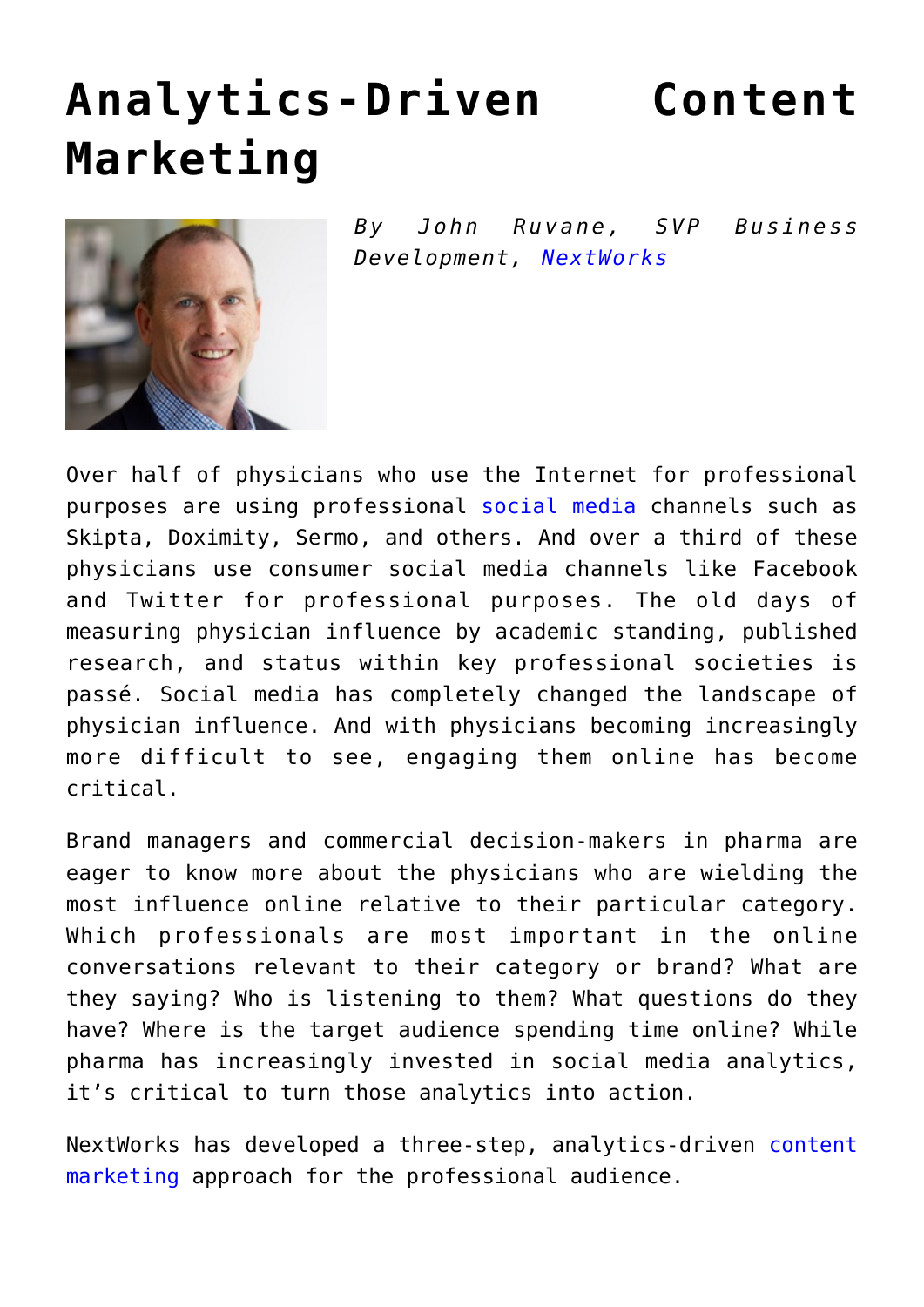## **Step One: Who, What & Where**

Gather the analytics to discover the "who, what, and where." Find out who's driving the conversation, what they are talking about, who they are connected to, and where they are spending time online.

## **Step Two: Create & Curate**

Leverage the analytics to uncover and address any content gaps in your professional brand story. Create new, engaging, and socially shareable content to fill those gaps.

## **Step Three: Package & Distribute**

Package your analytics-optimized content, and place it exactly where physicians who influence your brand are spending time online.

Many pharma marketers have invested in social analytics but struggle to either gather insights from those data or to turn those insights into action. If you have invested in professional social media analytics, NextWorks and our analytics partner, MDigital Life, can leverage your existing social analytics and complement it as needed to ensure you have the actionable data that you need. This does not need to be an expensive or time-consuming process.

We can then audit and assess your content to determine if there are critical content gaps that must be filled based on the analytics. Our deep expertise producing HCP and patient videos allows us to quickly and cost-efficiently produce a continuous flow of highly-engaging visual content to fill any content gaps.

Finally, NextWorks' Content Capsule, an embed-able website platform, is deployed to creatively package videos, images, documents and other content into highly engaging interactive experiences. Content Capsules are then embedded across all of